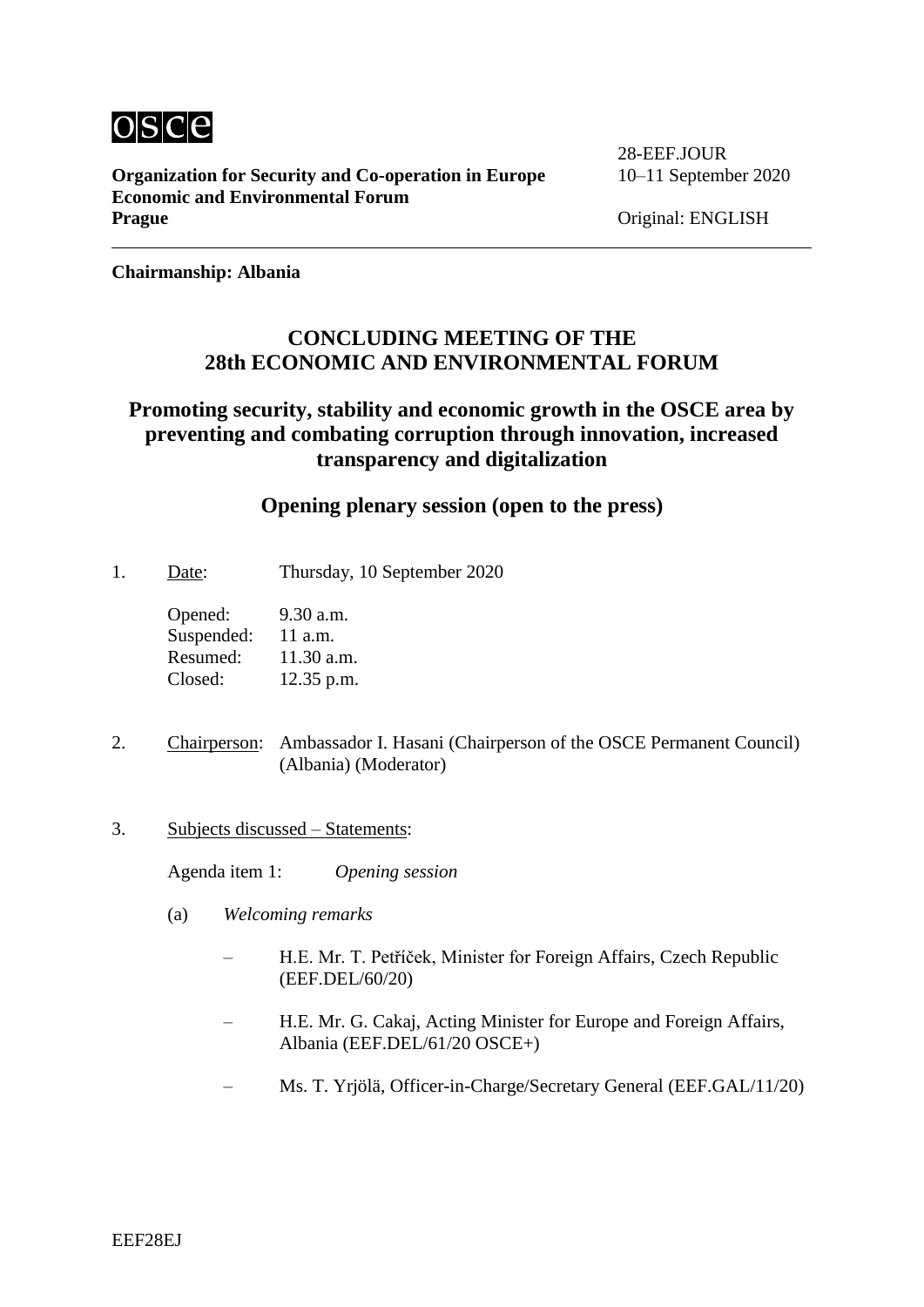- (b) *Keynote addresses*
	- H.E. Ms. M. Sereni, Deputy Minister, Ministry of Foreign Affairs and International Cooperation, Italy (EEF.DEL/47/20 OSCE+)
	- H.E. Mr. K. Krach, Under Secretary for Economic Growth, Energy, and the Environment, United States of America (EEF.DEL/75/20)
	- Mr. J.-L. Lemahieu, United Nations Office on Drugs and Crime (UNODC)
	- Ms. P. Severino, Special Representative of the OSCE Chairperson-in-Office on Combating Corruption (EEF.DEL/81/20)
- (c) *Discussion*: Holy See (EEF.DEL/48/20), Serbia, Azerbaijan (EEF.DEL/54/20 OSCE+), Algeria (Partner for Co-operation), Kazakhstan, Bosnia and Herzegovina (EEF.DEL/52/20), Germany-European Union (with the candidate countries Albania, Montenegro, North Macedonia and Serbia; the country of the Stabilisation and Association Process and potential candidate country Bosnia and Herzegovina; as well as Andorra, Georgia, Moldova, San Marino and Ukraine, in alignment) (EEF.DEL/49/20), Norway, United States of America (EEF.DEL/50/20), Georgia (EEF.DEL/68/20 OSCE+), Armenia (EEF.DEL/58/20), United Kingdom (EEF.DEL/70/20 OSCE+), Latvia (EEF.DEL/53/20 OSCE+), Kyrgyzstan, Bosnia and Herzegovina (also on behalf of Albania, Andorra, Austria, Bulgaria, Canada, the Czech Republic, France, Georgia, Germany, Greece, Hungary, Italy, Iceland (EEF.DEL/86/20 OSCE+), Kazakhstan (EEF.DEL/74/20 OSCE+), Latvia, Lithuania, Montenegro, North Macedonia, Slovakia, Spain, Switzerland, the United Kingdom, the United States of America and Uzbekistan) (EEF.DEL/78/20 OSCE+), Russian Federation (EEF.DEL/55/20), Montenegro (EEF.DEL/51/20 OSCE+), Belarus (EEF.DEL/57/20 OSCE+), Iceland, Turkey, Spain
- 4. Next meeting:

Thursday, 10 September 2020, at 12.35 p.m., in the plenary hall and via video teleconference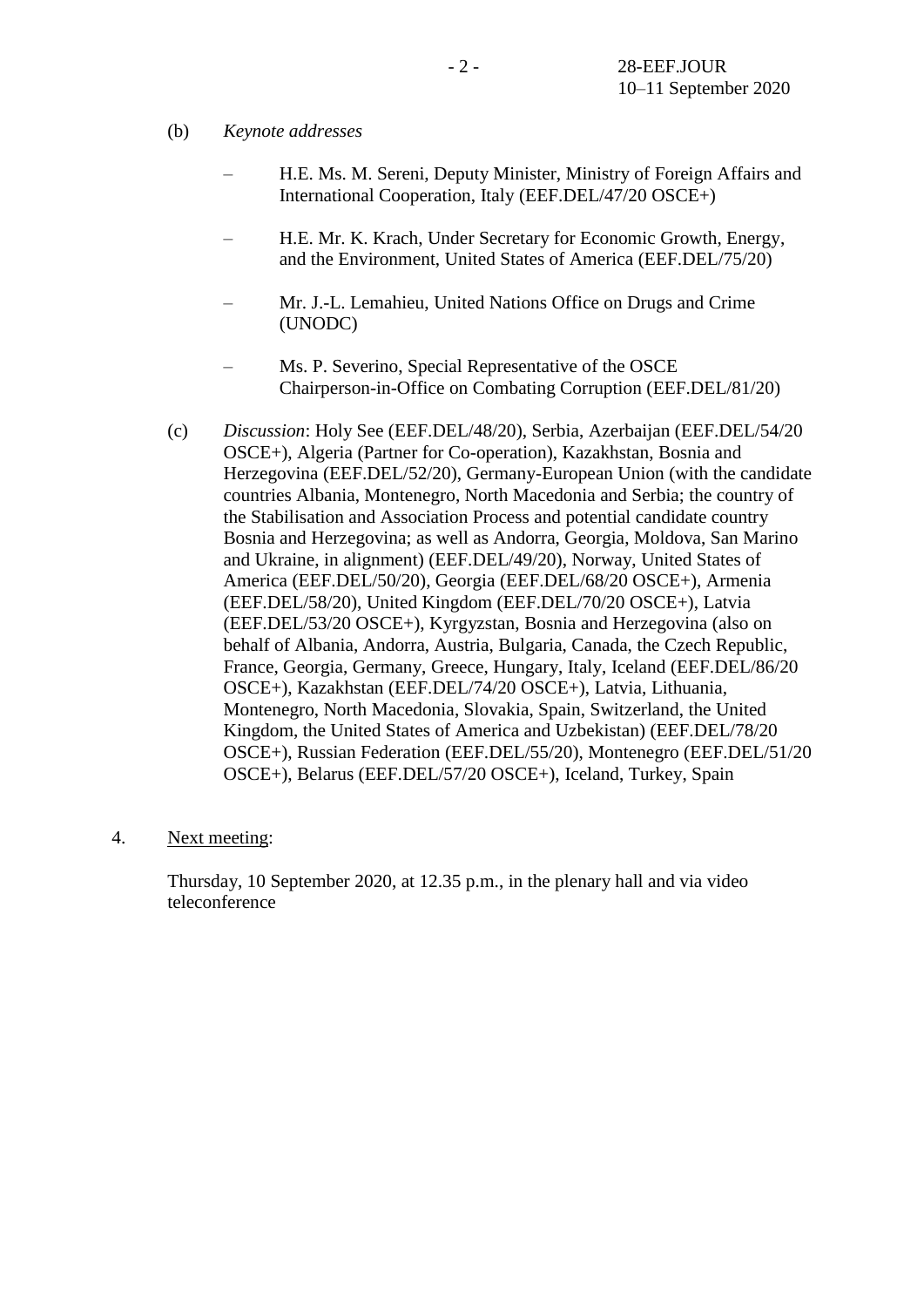### **Possible Ministerial Council deliverables in the economic and environmental dimension**

1. Date: Thursday, 10 September 2020

Opened: 12.35 p.m. Suspended: 1.10 p.m. Resumed: 2.40 p.m. Closed: 2.50 p.m.

- 2. Chairperson: Ambassador I. Hasani (Chairperson of the OSCE Permanent Council) (Albania) (Moderator)
- 3. Subjects discussed Statements:

Agenda item 2: *Possible Ministerial Council deliverables in the economic and environmental dimension*

- (a) *Introduction*: Moderator
- (b) *Discussion*: Switzerland (EEF.DEL/77/20 OSCE+), Germany-European Union (with the candidate countries Albania, Montenegro, North Macedonia and Serbia; the country of the Stabilisation and Association Process and potential candidate country Bosnia and Herzegovina; the European Free Trade Association country Norway, member of the European Economic Area; as well as Andorra, Georgia, Moldova, San Marino and Ukraine, in alignment) (EEF.DEL/63/20/Rev.1), Armenia (EEF.DEL/79/20), United Kingdom, Azerbaijan (EEF.DEL/56/20 OSCE+), Kazakhstan, Turkey, Russian Federation, Ukraine, United States of America
- 4. Next meeting:

Thursday, 10 September 2020, at 2.50 p.m., in the plenary hall and via video teleconference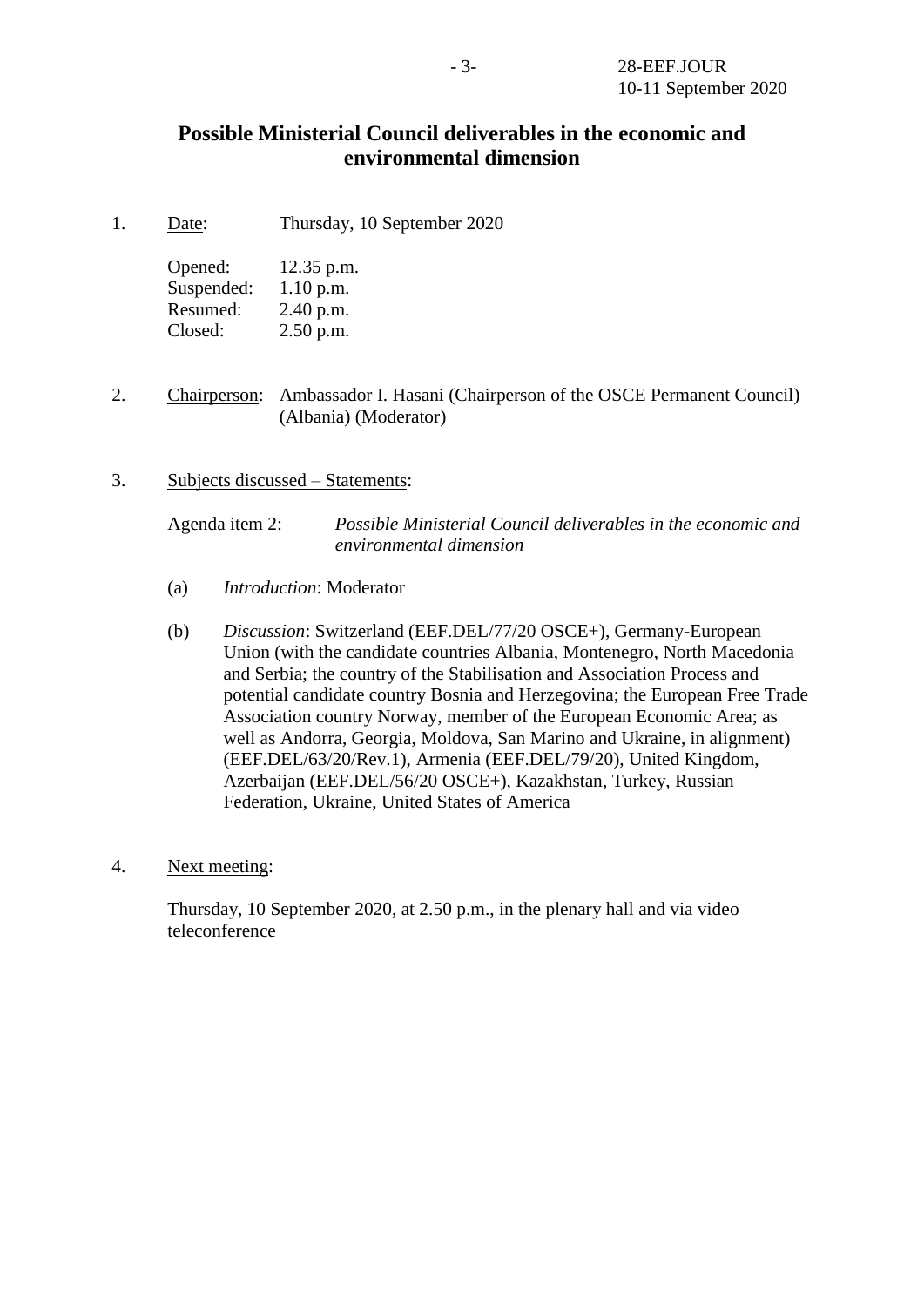# **Plenary session I**

| Date: | Thursday, 10 September 2020 |  |  |
|-------|-----------------------------|--|--|
|       |                             |  |  |

Opened: 2.50 p.m. Closed: 4.10 p.m.

2. Chairperson: Ambassador A. Fayzullaev (Chairperson of the OSCE Economic and Environmental Committee) (Uzbekistan) (Moderator)

#### 3. Subjects discussed – Statements:

Agenda item 3: *Preventing and combating corruption through digital technologies*

- (a) *Speakers*
	- Ms. D. Ibrahimaj, General Directorate of Taxes, Albania
	- Ambassador P. Burian, European Union Special Representative for Central Asia (EEF.IO/9/20)
	- Mr. G. Kalman, Transparency International, United States of America
	- Ms. I. Drmaž, Ministry of Finance, Slovenia (EEF.DEL/59/20)
	- Mr. O. Bektenov, Anti-Corruption Agency, Kazakhstan (EEF.DEL/62/20)
- (b) *Discussion*: Germany-European Union, OSCE Mission to Bosnia and Herzegovina (EEF.FR/1/20), Ms. I. Drmaž
- 4. Next meeting:

Thursday, 10 September 2020, at 4.40 p.m., in the plenary hall and via video teleconference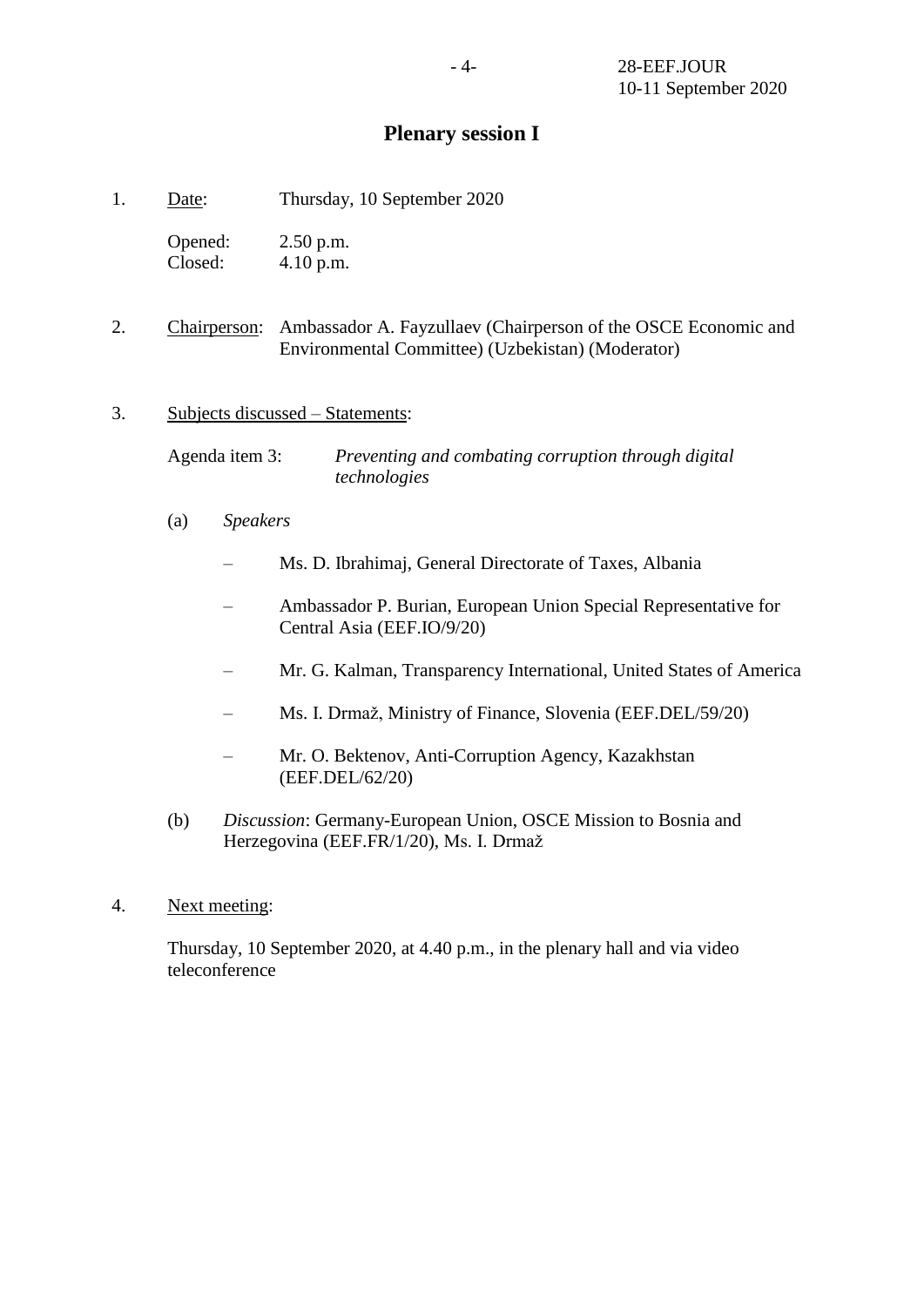### **Plenary session II**

1. Date: Thursday, 10 September 2020

Opened: 4.40 p.m. Closed: 6.20 p.m.

2. Chairperson: Ambassador N. Bush (United Kingdom) (Moderator)

#### 3. Subjects discussed – Statements:

Agenda item 4: *Enhancing transparency, promoting good governance and the rule of law for preventing and combating corruption*

- (a) *Speakers*
	- H.E. Mr. M. Roth, Minister of State for Europe, Federal Foreign Office, Germany (EEF.DEL/67/20)
	- Mr. A. Durante Mangoni, Ministry of Foreign Affairs and International Cooperation, Italy (EEF.DEL/72/20 OSCE+)
	- Ms. H. Marquette, University of Birmingham, United Kingdom (EEF.NGO/6/20)
	- Mr. A. Aliyev, State Agency for Public Service and Social Innovatons under the President of the Republic of Azerbaijan (ASAN) (EEF.DEL/64/20)
	- Mr. M. Kotlárik, Ministry of Justice, Slovakia (EEF.DEL/80/20  $OSCE+$ )
	- Mr. A. Burkhanov, Anti-Corruption Agency, Uzbekistan (EEF.DEL/82/20)
- (b) *Discussion*: Austria, Germany-European Union, Moderator, Ms. H. Marquette, Mr. A. Durante Mangoni, Belarus, Eurasian Economic Commission, Malta (EEF.DEL/71/20)
- 4. Next meeting:

Friday, 11 September 2020, at 9.30 a.m., in the plenary hall and via video teleconference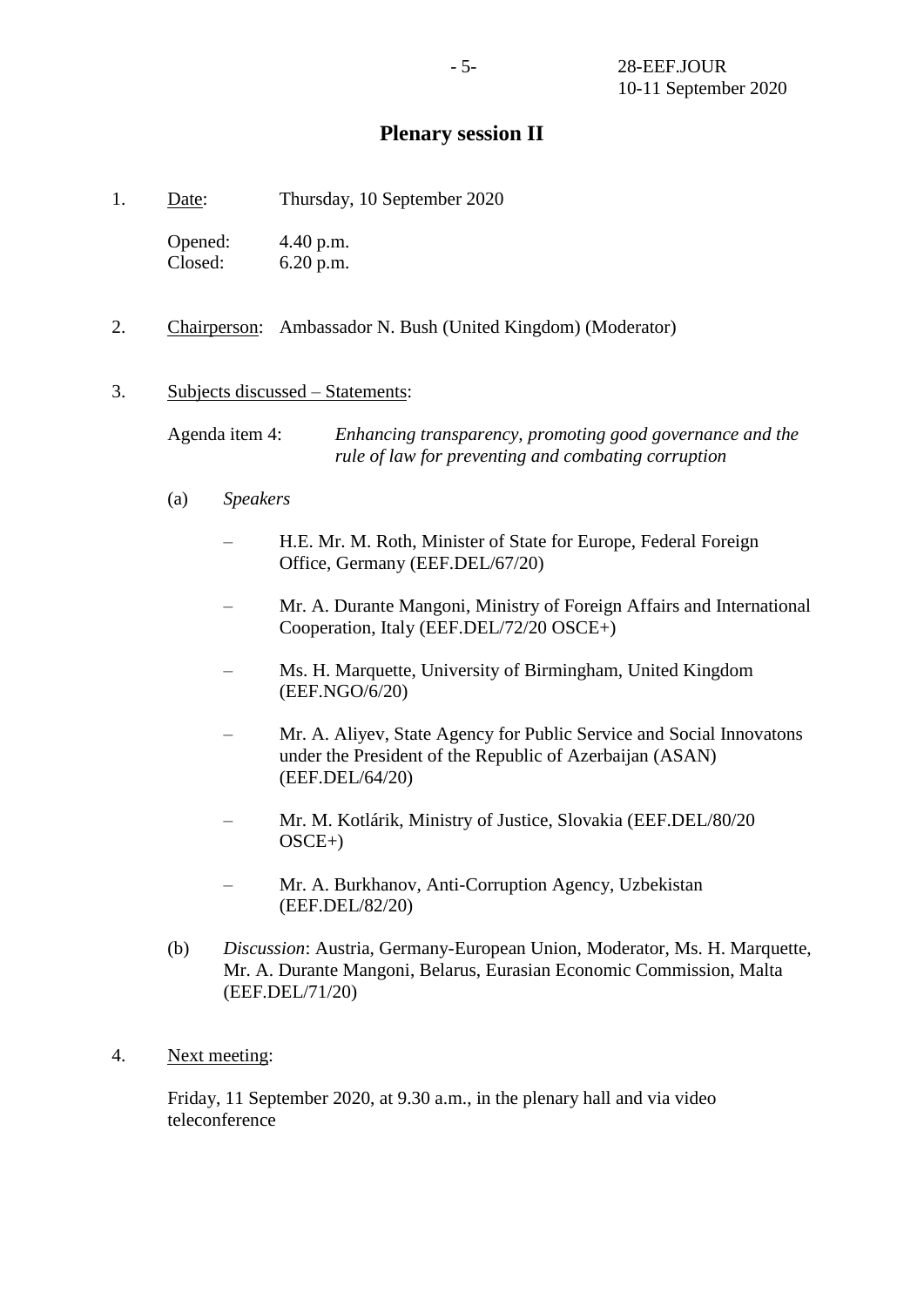## **Plenary session III**

1. Date: Friday, 11 September 2020

Opened: 9.30 a.m. Closed: 11.15 a.m.

2. Chairperson: Ambassador G. Bräutigam (Germany) (Moderator)

#### 3. Subjects discussed – Statements:

Agenda item 5: *Preventing and combating corruption in the field of natural resources and environmental protection*

- (a) *Speakers*
	- H.E. Ms. L. Shushanyan, Deputy Minister, Ministry of Territorial Administration and Infrastructure, Armenia (EEF.DEL/66/20)
	- Ambassador H. Thölken, Federal Foreign Office, Germany (EEF.DEL/69/20)
	- Mr. S. Pailler, Ministry for Europe and Foreign Affairs, France (EEF.DEL/83/20)
	- Ms. C. Marques Ruiz, European External Action Office (EEAS) (EEF.IO/11/20)
	- Mr. M. Pikart, United Nations Economic Commission for Europe (UNECE) (EEF.IO/10/20)
- (b) *Discussion*: Switzerland (EEF.DEL/76/20 OSCE+), Germany-European Union, United States of America, France, Finland, Mr. S. Pailler, Russian Federation, Ukraine (EEF.DEL/85/20 OSCE+)
- 4. Next meeting:

Friday, 11 September 2020, at 11.45 a.m., in the plenary hall and via video teleconference